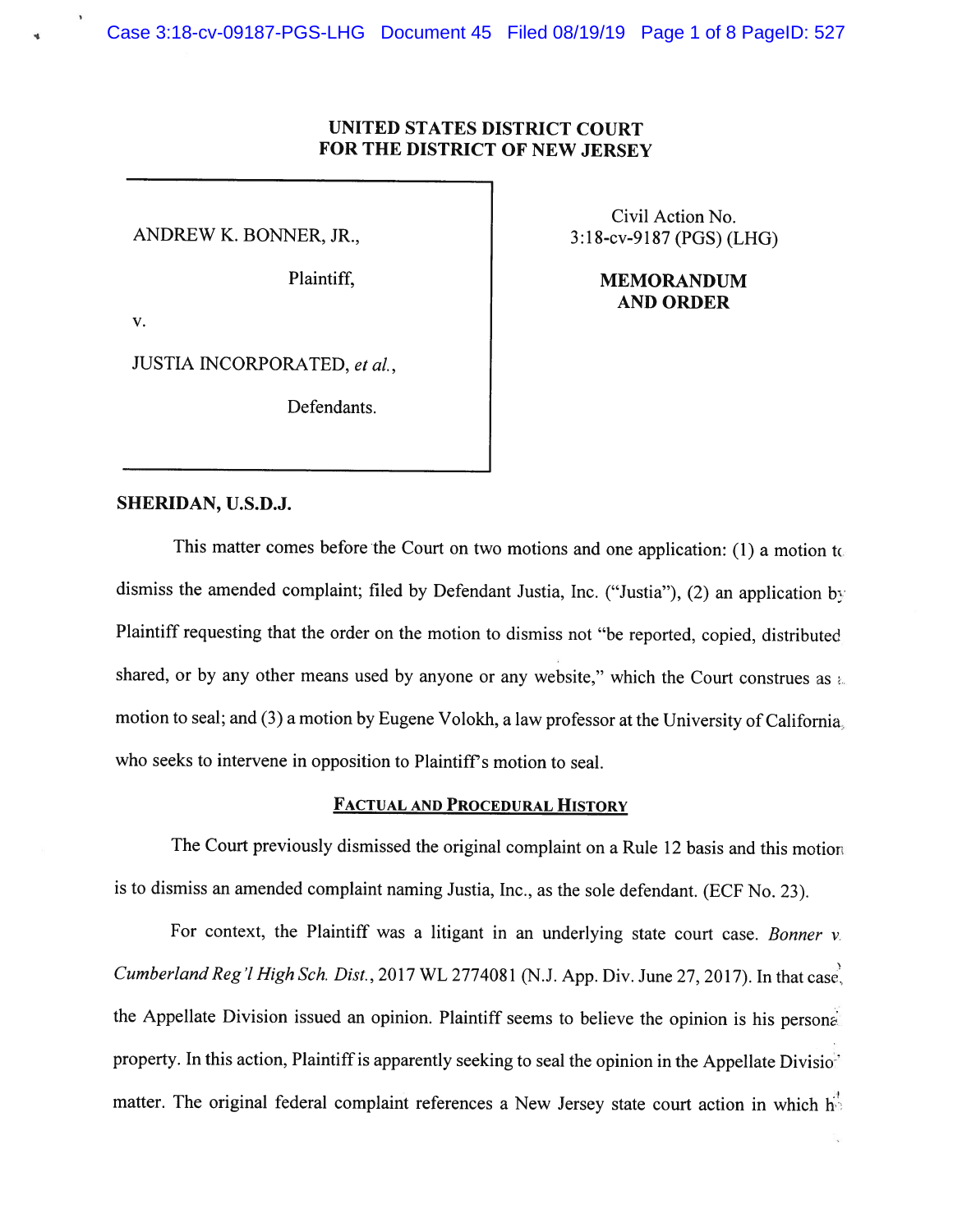alleged he was bullied and harassed "while he was <sup>a</sup> student at Cumberland Regional High School." *Id.* Plaintiff's school concluded his claims were unfounded, which led to the Appellate Division's opinion. The trial court granted summary judgment, and the New Jersey Appellate Division affirmed. Plaintiff then commenced this case on other grounds. Plaintiff claims, "There was a theft and embezzlement of [his] property"; without any supporting facts. (*Id.* at 3). He merely, claims, "Justia Inc. stole my property in order to deprive me of it as well as damaged other property belonging to me."  $(Id)$ . Plaintiff justified the lack of facts, stating that he "wishes to not disclose" more in this document and instead will make things clear in the exhibits, trial testimony, and briefing." (Id). Plaintiff seeks damages for "emotional distress, depression, change in emotional behavior, intimidation, improper disclosure, legal abuse syndrome, anger, victimization, [and] scapegoating." (Id. at 4). Plaintiff seeks "a jury trial so the jury can fully consider all of the facts set out in the case." (*Id.*).

Although not alleged in the amended complaint, according to Justia's brief, it is <sup>a</sup> provider of free online legal information. Justia obtained Bonner's opinion from the online repository of New Jersey case law maintained by Rutgers University. Justia posted the Appellate Division Opinion on its website for the public to access for free.

In addition to being <sup>a</sup> law professor, Mr. Volokh is currently writing <sup>a</sup> law review article about individuals attempting to have opinions taken down from the internet. He also writes an online blog about internet takedown litigation. Further, Professor Volokh has identified several cases in which courts have permitted an interested party like himself to file similar motions to intervene pro se. See, e.g., In re Application to Unseal 98-cr-1101(ILG), 891 F. Supp. 2d 296, 297-98 (E.D.N.Y. 2012); FTC v. OSF Healthcare Sys., 2012 WL 1144620, at I (N.D. Ill. April 5, 2012); In re Sealed Search Warrants Issued June 4 and 5, 2008, 2008 WL 5667021 (N.D.N.Y.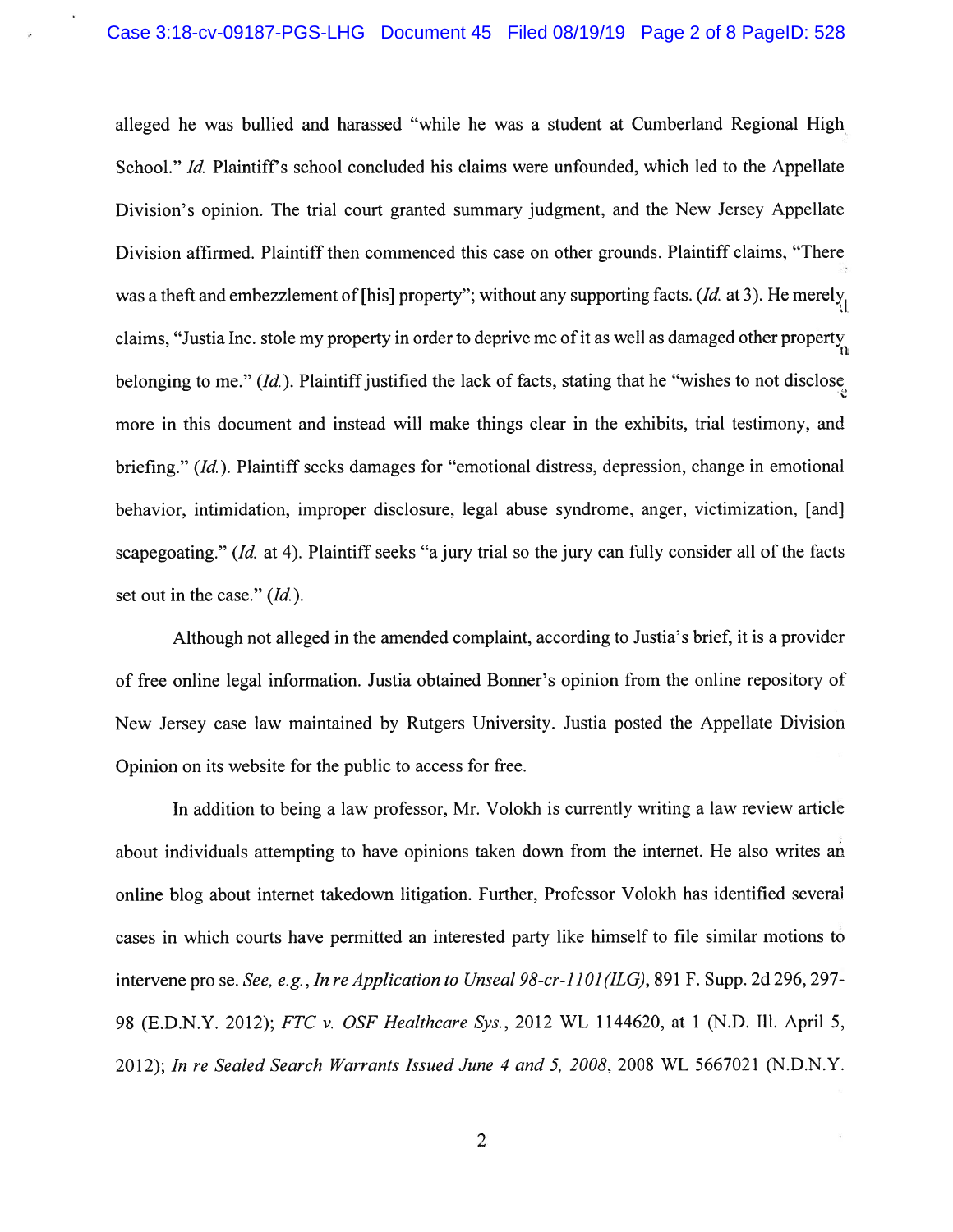2008). Professor Volokh has also cited cases in which he has intervened pro se to oppose <sup>a</sup> motion to seal or to file <sup>a</sup> motion to unseal. See Furtado v. Henderson, 2018 WL 6521914 (D. Mass. Nov. 26, 2018); Barrow v. Living Word Church, No. 3:15-CV-341 (S.D. Ohio Aug. 16, 2016); Doe v. Does, No. 1:16-CV-7359 (N.D. Ill. Mar. 11,2019); Parson v. Farley, 352 F. Supp. 3d 1141, 1147 (N.D. Okla. 2018). Volokh articulated that he has an interest in intervening in this action because he is writing a law review article related to the subject matter of this litigation. (See Brief of Eugene Volokh, ECF No. 33 at 3).

## LEGAL ANALYSIS

#### Motion to Intervene

"Any interested person may move to intervene pursuan<sup>t</sup> to Fed. R. Civ. P. 24(b) before the return date of any motion to seal or otherwise restrict public access or to obtain public access to materials or judicial proceedings filed under seal." L. Civ. R. 5.3(c)(5). The Third Circuit has "routinely found, as have other courts, that third parties have standing to challenge protective orders and confidentiality orders in an effort to obtain access to information or judicial proceedings." Pansy v. Borough of Stroudsburg, <sup>23</sup> F.3d 772, <sup>777</sup> (3d Cir. 1994). "[T]he procedural device of permissive intervention is appropriately used to enable <sup>a</sup> litigant who was not an original party to an action to challenge protective or confidentiality orders entered in that action." Id. at 778.

Professor Volokh's motion to intervene pro se is more like an application to appear as amicus curiae, as he has special knowledge of this area of law. As such, Professor Volokh is allowed to file <sup>a</sup> brief and argue the merits of the motion to seal.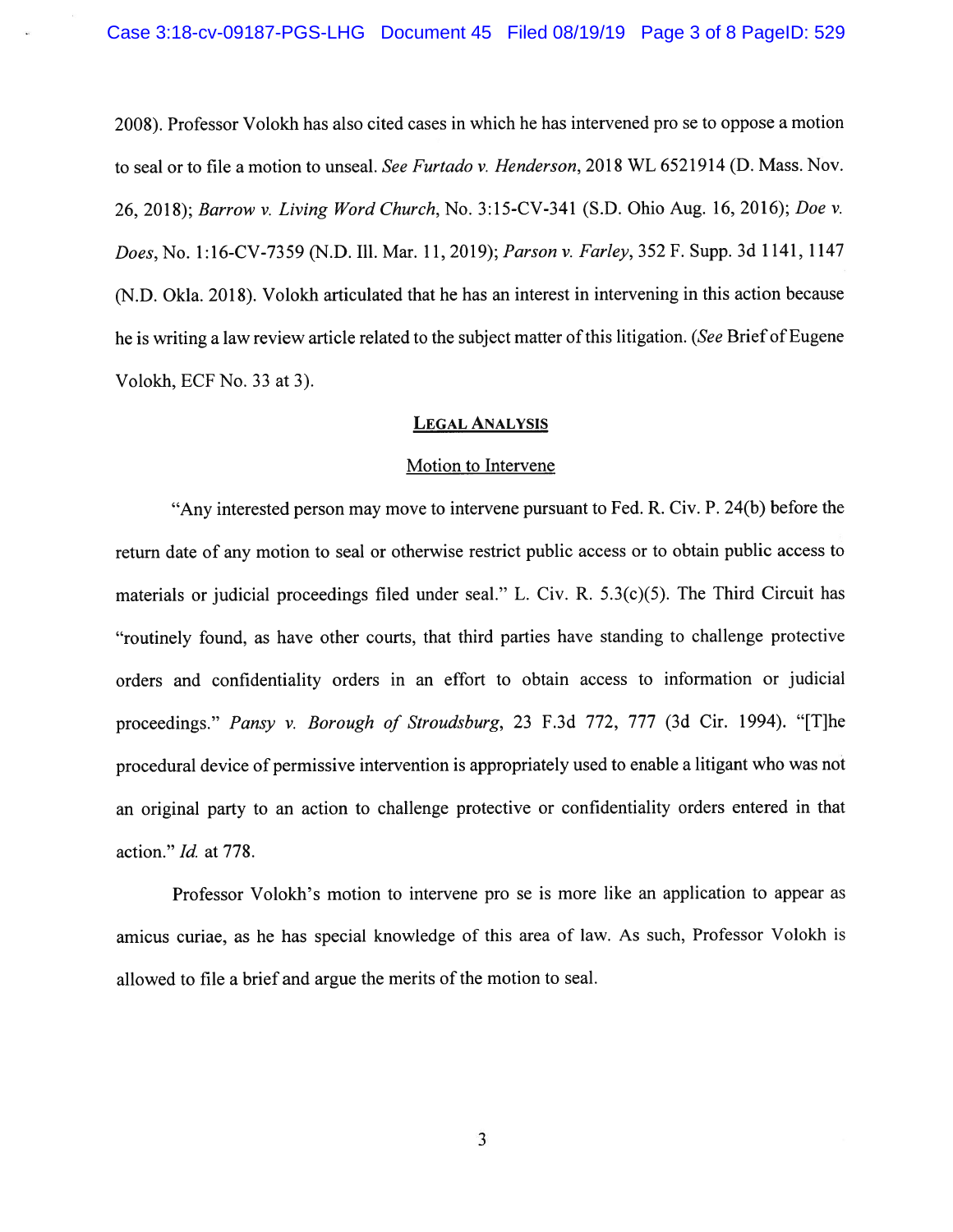### Application to Seal

Plaintiff seeks to preven<sup>t</sup> the Appellate Division Opinion from being "reported, copied, distributed, shared, or by any other means used by anyone or any website." (ECF No. 26). "[T]he courts of this country recognize <sup>a</sup> genera<sup>l</sup> right to inspect and copy public records and documents, including judicial records and documents." Nixon v. Warner Comm., Inc., 435 U.S. 589, 597 (1978). The Third Circuit has recognized "that the public and the press possess <sup>a</sup> First Amendment and <sup>a</sup> common law right of access to civil proceedings; indeed, there is <sup>a</sup> presumption that these proceedings will be open." Publicker Industries, Inc. v. Cohen, <sup>733</sup> F.2d 1059, <sup>1071</sup> (3d Cir. 1984). However, "the trial court may limit this right . . . when an important countervailing interest is shown." Id.

More specifically, there is "a presumption that 'all materials and judicial proceedings are matters of public record and shall not be sealed." Novo Nordisk A/S v. Sanofi-Aventis U.S. LLC, <sup>2008</sup> WL 323611 at <sup>2</sup> (D.N.J. Feb. 4, 1008) (quoting L. Civ. R. 5.3, comment 2). The party seeking to seal "has the burden of establishing 'good cause' with respec<sup>t</sup> to each document that it seeks to seal." Id. A party seeking to seal must support such request by affidavit, declaration, certification, or other document "describing with particularity":

(a) the nature of the materials or proceedings at issue;

(b) the legitimate private or public interest which warrant the relief sought;

(c) the clearly defined and serious injury that would result if the relief sought is not granted;

(d) why <sup>a</sup> less restrictive alternative to the relief sought is not available;

(e) any prior order sealing the same materials in the pending action; and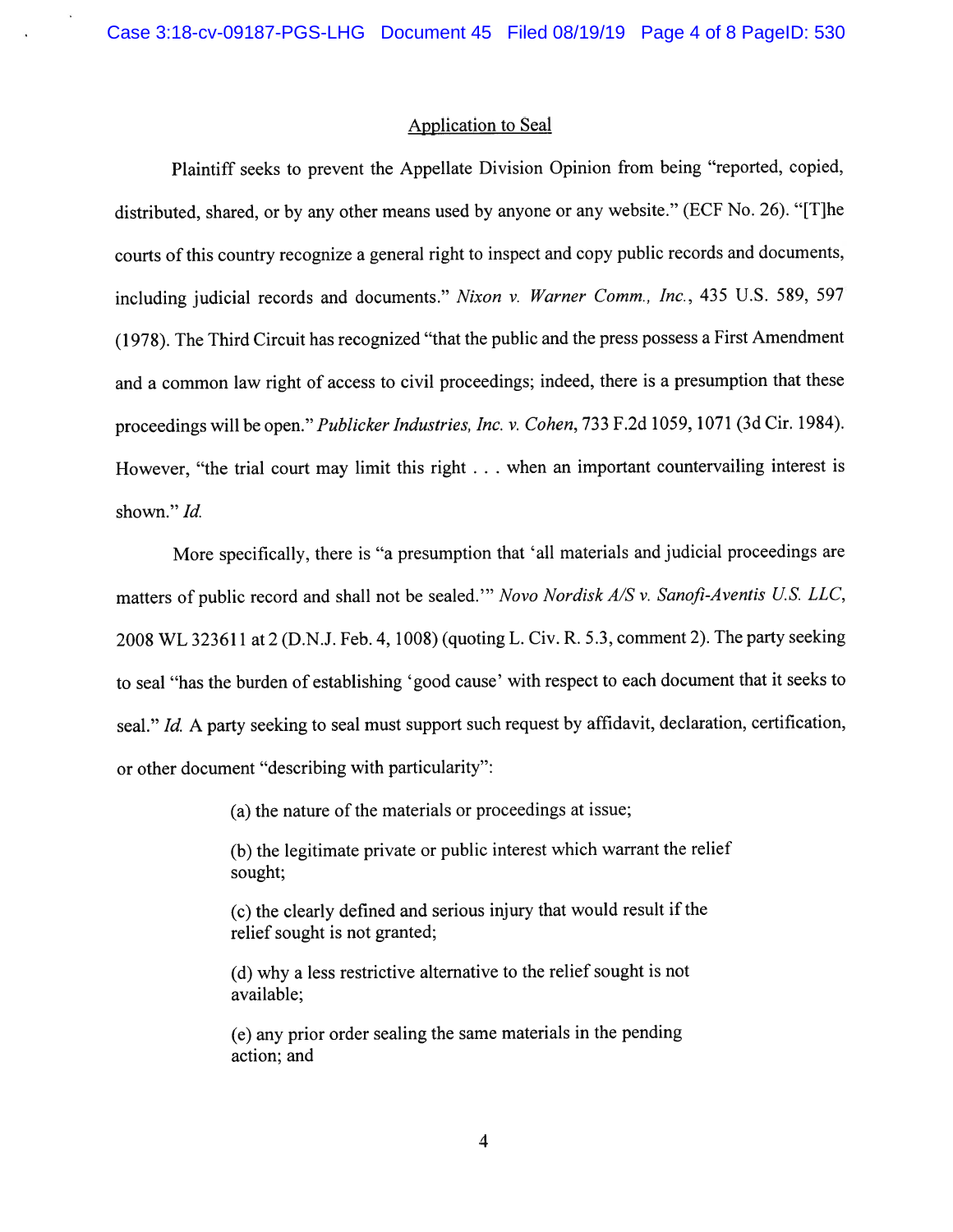(f) the identity of any party or nonparty known to be objecting to the sealing request.

L. Civ. R. 5.3 (c)(3). The party seeking to seal must provide "legitimate public or private reasons for the documents to be kept from the public" and must identify "a clearly defined and serious injury that would result if the motion is not granted." Celgene Corp. v. Abrika Pharm., Inc., 2007 WL 1456156 at 5 (D.N.J. May 17, 2007).

Plaintiff's request to seal the Appellate Division's Opinion has numerous deficiencies:

- 1. He has not filed any affidavit, declaration, certification, or other document along with his request.
- 2. He has not presented any compelling reason that would justify the Court granting the request.
- 3. He has not suggested any lesser restrictive measures or why one is not available.
- 4. He has not set forth <sup>a</sup> significant reason that would warrant sealing these documents and restricting public access.
- 5. Plaintiff merely expresses his wish that the order on his motion to dismiss not be "reported, copied, distributed, shared, or by any other means used by anyone or any website." (ECF No. 26).
- 6. Plaintiff has failed to establish what adverse consequences would occur, unless sealing has occurred.

Therefore, Plaintiff's motion to seal is denied.

#### Motion to Dismiss

On <sup>a</sup> motion to dismiss for failure to state <sup>a</sup> claim pursuan<sup>t</sup> to Fed. R. Civ. P. 12(b)(6), the Court is required to accep<sup>t</sup> as true all allegations in the Complaint and all reasonable inferences that can be drawn therefrom, and to view them in the light most favorable to the non-moving party.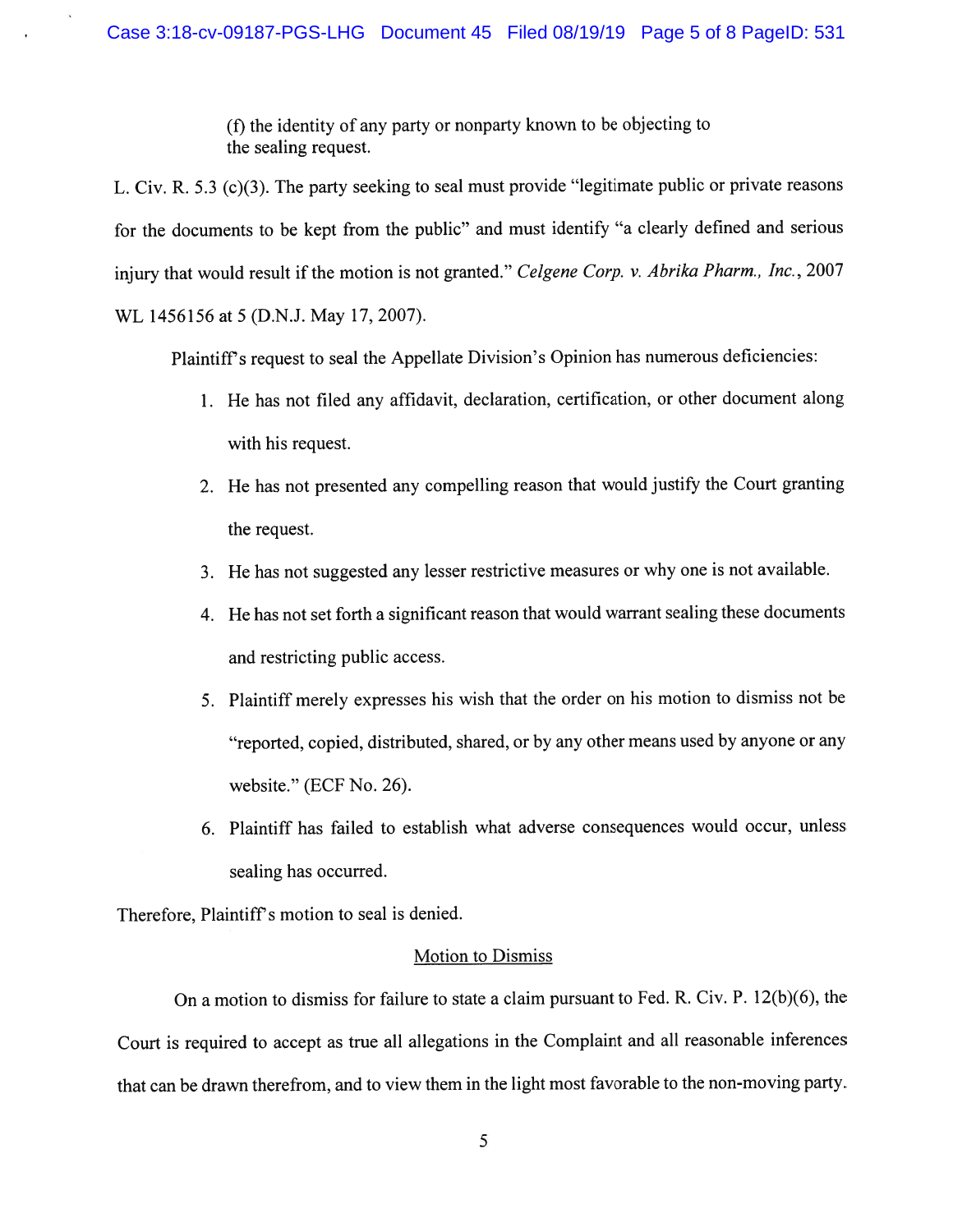See Oshiver v. Levin, Fishbein, Sedran & Berman, 38 F.3d 1380, 1384 (3d Cir. 1994). "To survive <sup>a</sup> motion to dismiss, <sup>a</sup> complaint must contain sufficient factual matter, accepted as true, to 'state a claim to relief that is plausible on its face." Ashcroft v. Iqbal, 556 U.S. 662, 678 (2009) (quoting Bell Atl. Corp. v. Twombly, 550 U.S. 544, 570 (2007)). While a court will accept well-pleaded allegations as true for the purposes of the motion, it will not accep<sup>t</sup> bald assertions, unsupported conclusions, unwarranted inferences, or sweeping legal conclusions cast in the form of factual allegations. Iqbal, <sup>556</sup> U.S. at 678-79; see also Morse v. Lower Merion School District, <sup>132</sup> F.3d 902, <sup>906</sup> (3d Cir. 1997). <sup>A</sup> complaint should be dismissed only if the well-pleaded alleged facts, taken as true, fail to state <sup>a</sup> claim. See In re Warfarin Sodium, 214 F.3d 395, 397-98 (3d Cir. 2000).

Here, as acknowledged previously, Plaintiff is proceeding pro se, and the Court should read Plaintiff's complaint [here, amended] generously and hold it "to less stringent standards than formal pleadings drafted by lawyers." Erickson v. Pardus, 551 U.S. 89, 94 (2007) (citation omitted). A pro se complaint may be dismissed for failure to state a claim only if it appears beyond <sup>a</sup> doubt that the <sup>p</sup>laintiff cannot prove any facts to suppor<sup>t</sup> the claim which would entitle him to relief. Boone v. Brown, 05-750 (AET), <sup>2005</sup> U.S. Dist. LEXIS 18131, \*15.46 (D.N.J. Aug. 22, 2005) (Thompson, J.) (quoting Haines v. Kerner, <sup>404</sup> U.S. 519, 520-21 (1972)). Moreover, <sup>a</sup> motion to dismiss will prevail if the complaint lacks a cognizable legal theory for recovery or there if there are insufficient facts to suppor<sup>t</sup> <sup>a</sup> cognizable legal theory. Robertson v. Dean Witter Reynolds, Inc., <sup>749</sup> F.2d 530, 534 (9th Cir. 1984).

The amended complaint is substantively meritless, as was the original complaint. Plaintiff is essentially attempting to seal the Appellate Division's Opinion, which — like federal court documents — are open to the public. N.J. Ct. R. 1:38-1. There is <sup>a</sup> heightened public interest in disclosure of materials that are filed within the Courts, which outweighs private interests in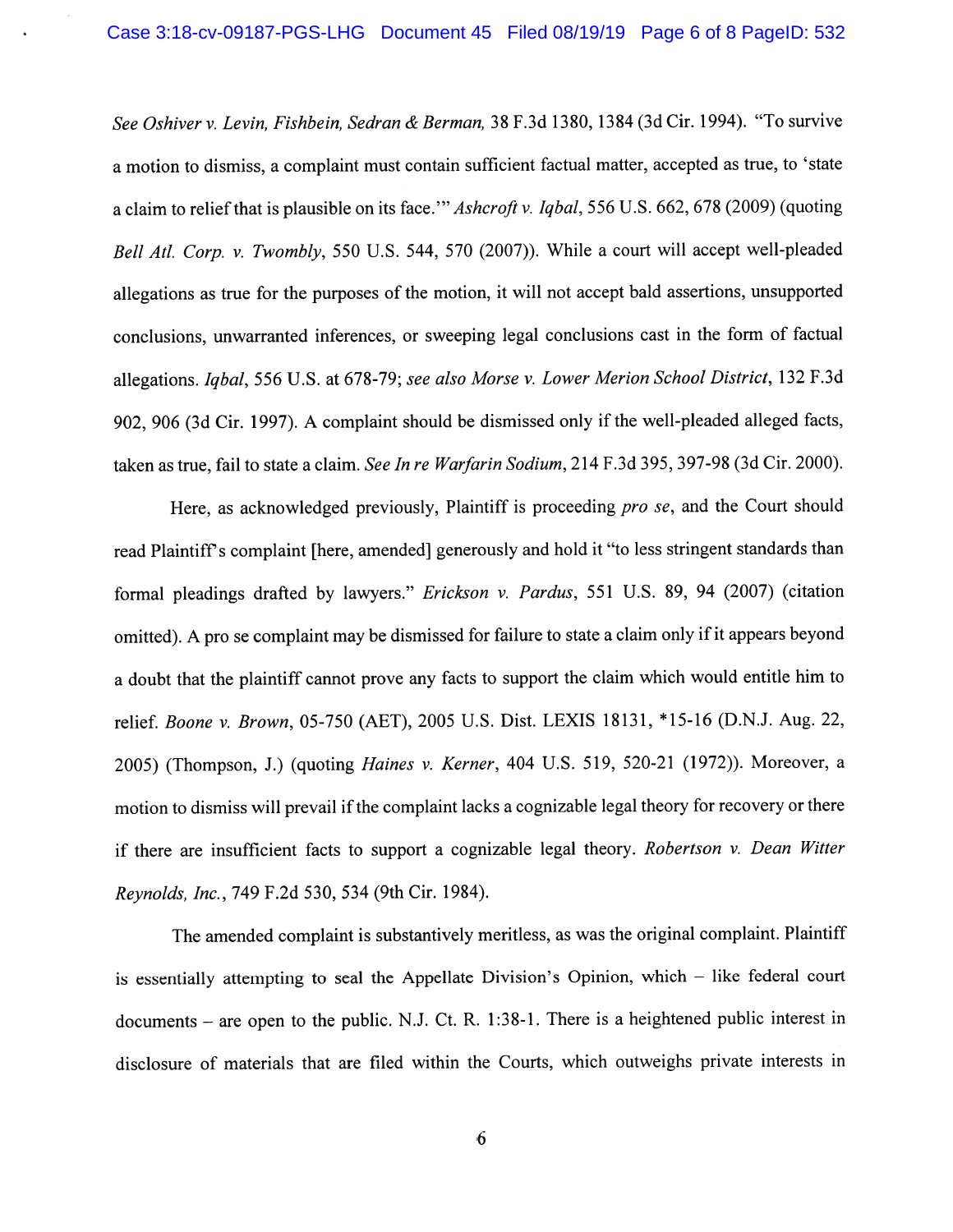confidentiality, as the Courts are funded by the public and in genera<sup>l</sup> judicial proceedings are not done in secret. Centennial Mill v. Ply Gem Holdings, 1:17-cv-7675 (NLH/JS), <sup>2018</sup> U.S. Dist. LEXIS 104475, \*15 (D.N.J. Jun. 22, 2018).

Like the court filings in this case, the Appellate Division's Opinion is public. N.J. Ct. R. 1:38-1. Therefore, there is no cognizable legal theory to suppor<sup>t</sup> the allegations set forth herein. The documents alleged to have been stolen and embezzled are public records with access for the public. In addition, even assuming that the records were not public, there are no allegations to support a claim for theft or embezzlement – the Appellate Division's Opinion is not Plaintiff's personal property. See State v. Carlos, 187 N.J. Super. 406, 412 (N.J. Super. Ct. App. Div. 1982). Therefore, Plaintiff has failed to state <sup>a</sup> claim which would entitle him to relief; Justia's motion to dismiss is granted. Because Plaintiff has had two opportunities to set forth <sup>a</sup> cause of action, and failed to do so, to allow another amendment to the complaint would be futile. As such, there appears to be no cause of action for the conduct the amended complaint is dismissed with prejudice.